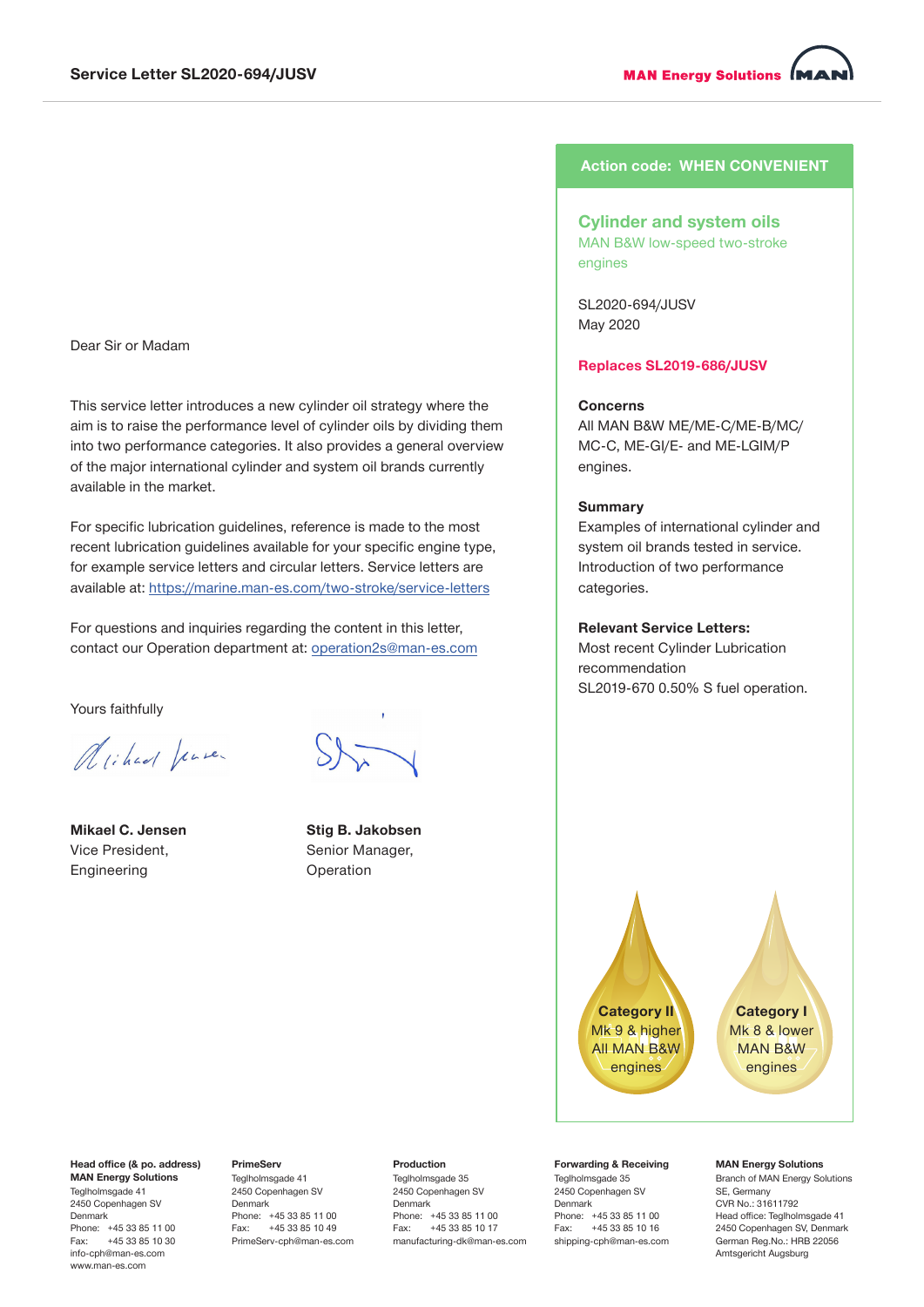# **Cylinder oils with different performance levels: Category I and Category II**

MAN Energy Solutions is constantly working on improving the engine design. Highly fuel-efficient engines with higher pressures and higher temperatures require lubricants with matching performance. We are therefore introducing a new strategy that aims at raising the cylinder oil performance. The cylinder oils are divided into two categories (Cat. I and Cat. II), of which Cat. II is the overall higher performing category.

The main purposes of the cylinder oil are to:

- lubricate the piston and liner
- reduce the friction
- introduce wear protection
- minimise risk of seizures
- neutralise acids and oxidation products in accordance with the engine requirement
- and to keep the piston, piston rings, ringlands, and liner clean, as it is important to ensure free movement of the rings by managing and preventing excessive deposit build-up.

The main property requirements for Cat. I and Cat. II cylinder oils are:

- kinematic viscosity
	- $-$  min. 18.5 cSt at 100 $^{\circ}$ C
- max. 21.9 cSt at 100°C
- viscosity index (VI): min. 95
- high detergency
- alkalinity or base number (BN).

# Category II

Cat. II cylinder oils have excellent overall performance with a special focus on cleaning ability. In order to receive this status, the cylinder oil is tested thoroughly. The first cylinder oils to go through the Cat. II process have been the 100 and 140 BN oils, and the aim is that the other lubricant grades will follow, such as the 40 BN oil. A Cat. II status automatically gives a Cat. I status.

Cat. II cylinder oils are applicable for all engines (e.g. Mark 8 and lower) and recommended for MAN B&W two-stroke engines Mark 9 and higher.

# Category I

Cylinders oils with a current No Objection Letter (NOL) are considered to be in Cat. I. These are applicable for MAN B&W two-stroke engine Mark 8 and lower.

# **Category II cylinder oils – all MAN B&W engines & recommended for Mark 9 and higher**

Table 1 lists major international system oil brands tested in service with acceptable results, and which have passed the testing procedure and obtained an NOL. Do not consider these lists to be complete, as other Cat. II cylinder oils with NOLs from MAN Energy Solutions can be equally suitable.

## **Table 1: Category II cylinder oils\***

| Company                             | <b>Category II cylinder oils</b> |                                   |                    |  |
|-------------------------------------|----------------------------------|-----------------------------------|--------------------|--|
|                                     | <b>140 BN</b>                    | <b>100 BN</b>                     | 40 BN <sup>1</sup> |  |
| Castrol                             | Cyltech 140                      | Cyltech 100                       |                    |  |
| <b>Chevron</b>                      | Taro Ultra 140                   | Taro Ultra 100                    |                    |  |
| ExxonMobil                          | Mobilgard 5145                   | Mobilgard 5100                    |                    |  |
| <b>Gulf Oil Marine</b>              |                                  | Gulfsea Cylcare 50100S            |                    |  |
| <b>JXTG Nippon Oil &amp; Energy</b> |                                  | Marine C1005                      |                    |  |
| Lukoil                              | Navigo 140 MCL                   | Navigo 100 MCL                    |                    |  |
| Shell                               | Shell Alexia 140                 | Shell Alexia 100                  |                    |  |
| <b>Sinopec</b>                      |                                  | Sinopec Marine Cylinder Oil 50100 |                    |  |
| <b>Total Lubmarine</b>              | Talusia HR 140                   | Talusia Universal 100             |                    |  |

<sup>1</sup> Ask your lube oil supplier whether there is a Cat. II 40 BN available.

\* Category II cylinder oils applicable for all engines and recommended for MAN B&W two-stroke engines Mark 9 and higher. Examples of international cylinder oils for which an NOL has been granted Cat. II status by MAN Energy Solutions.